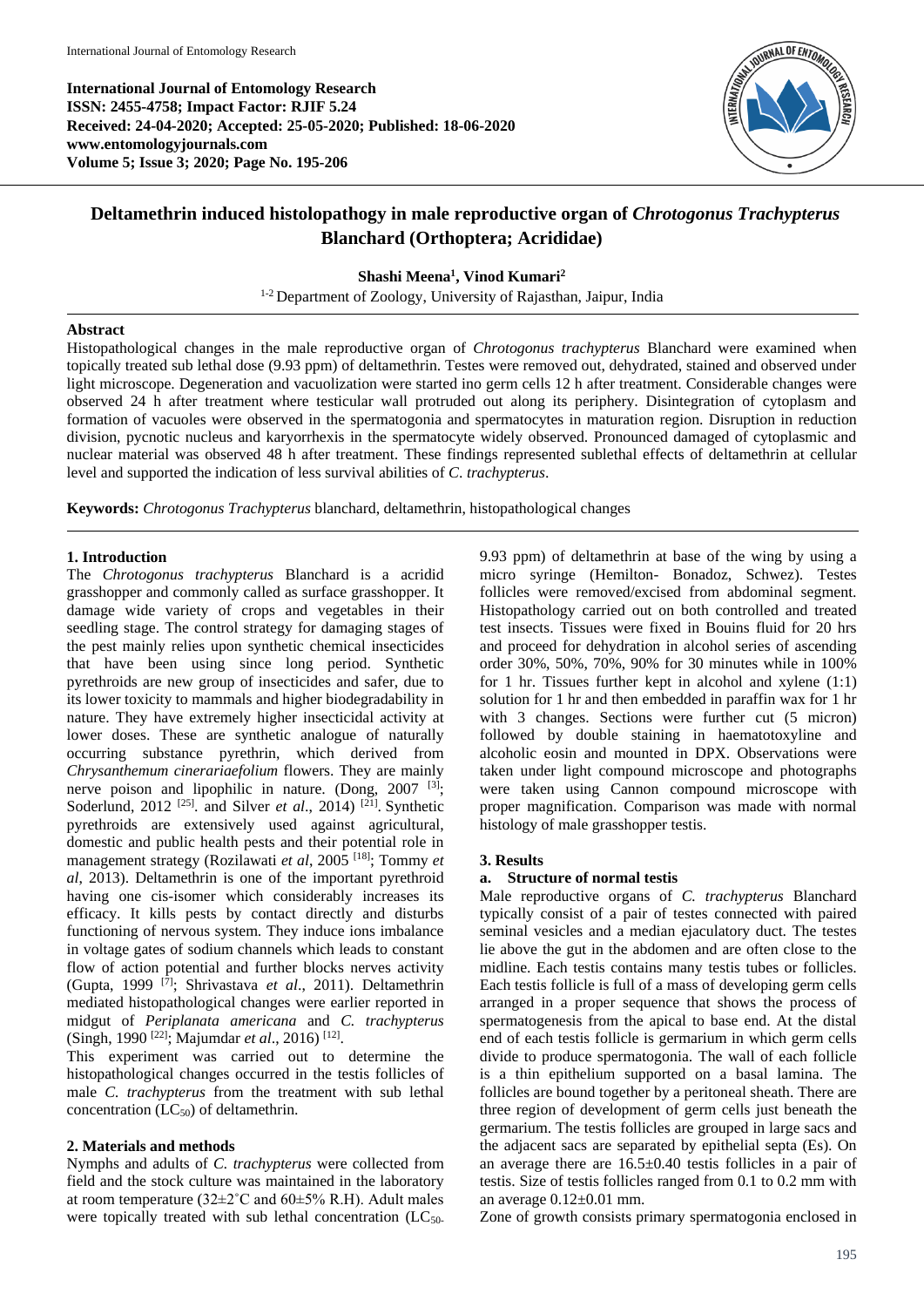cysts, divided and increase in size to form spermatocytes. In growth region spermatogonia produce spermatocytes by mitotic division. (Fig.1,2). The spermatogonia obtain nutrient from a large apical cell with which they have cytoplasmic connections. Around the primary spermatogonia are connective tissue cells of irregular elongated shape, smaller in size and having a deeply staining nucleus. These cells are concerned with the formation of cyst wall which surrounds various stages of the germ cells in separate compartment except the spermatozoa. The primary spermatogonia give rise to groups of secondary spermatogonia which are enveloped by cyst, each group of spermatogonia forming a spermatocyte by mitotical division. Secondary spermatogonia are small than primary spermatogonia in size, stained deeply and not finely analyzed in light micrographs. All the cells of a cyst are generally at the same stage of development. Interzonal bodies connected spermatogonia each other with their cytoplasmic ends. Later spermatogonia loose this rosette like arrangement and seen in irregular manner. In normal testis follicles showed synchronous cell division spermatogonia to spermatocytes. Spermatocytes undergo their division and development normally and differentiate in spermatids.

Zone of maturation, in this region spermatids are produced by two meiotic divisions in the spermatocyte. During resting period the chromatin is arranged in the form of granules in nucleus of the early spermatocytes. The spermatocytes are followed by a zone of spermatids. Various stages of maturation division can be observed in this region (Fig. 3).

Zone of transformation, in which the spermatids develop into spermatozoa, a process known as spermieogenesis. This zone contains spermatozoa at different levels of development. Each spermatozoa consists of an elongated nucleus as head and long tail attached to it. In surface grasshopper sperms are bound together in sperm bundle. The number of sperms ultimately produced by a cyst depends on the number of spermatogonial divisions and this is fairly constant for a species. About 16 to 21 sperms are present in a sperm bundle in orthoptera (Chapman, 1973)<sup>[2]</sup>.

# **b. Histopathology (light microscopy)**

After 12 h of treatment no marked effect was observed in morphology of testis while, slight pathological changes have been occurred in germ cells. Some follicles were noted with loosening of germ cells, degeneration and formation of vacuoles occurred in the spermatogonia as well as spermatocytes (Fig. 5, 6). Arrangement of the chromosomes at meiosis was slightly disrupted at growth zone. Some spermatocytes showed karyorrhexis and pycnosis of chromatin material (Fig. 7, 8). Degeneration of cytoplasm in spermatids was associated with karyorrhexis while, loss of nucleus was also observed in transformation region (Fig. 7, 8). Degeneration of cytoplasm and formation of vacuoles were observed in transformation region as starting disruption of normal structure of testis. Spermatozoa were morphologically normal but present in scattered form. Most of the follicles remained unaffected (Fig. 6, 8).

Marked changes were observed 24 h after treatment as testicular epithelium protruded out along its periphery (Fig. 9). Few spermatogonia were present and the number of spermatocytes also decreased. Degeneration of cytoplasm was observed in spermatogonial region which was more pronounced. In growth zone arrangement of the chromosomes at meiosis was severely disrupted. There was further increase in the number of affected spermatocytes with pycnotic nucleus and karyorrhexis (Fig. 10). The chromatin material in many spermatocytes has shrunken from most of the nucleus forming a cresent shaped structure on one side. Some nuclei of spermatids also showed the process of pycnosis and dissolution (karyorrhexis and chromatolysis) in transformation region. Some of the spermatids exhibited loss of nucleus (Fig. 11, 12). Spermatozoa retained their normal texture.

Damage persisted and became more pronounced in insects 48 h after treatment as compared to control. The cyst wall was seen to be dissolved in several follicles (Fig. 13). It was common to observe cysts with degenerating spermatocytes and others showing wide empty spaces, probably as a result of germ cell degeneration and reabsorption (Fig. 13, 14). Shrinkage resulted due to disintegration of cytoplasm and increased spaces between cells which lead into formation of vacuoles were observed (Fig. 15, 16). Growth zone of testis were filled with pycnotic spermatogonia and spermatocytes. The destruction is more obvious that almost all the spermatogonia in most of the follicles showed pycnosis and decrease in number (Fig. 14, 15, 16). Spermatogonia, spermatocytes and spermatozoa were severely damaged beyond recognition. The most affected were spermatocytes which showed clumping of chromatin material in general, loosening of germ cells was prominent. Many pycnotic cells were seen in this region and hypertrophid cells were also observed which were eosinophilic and diad compact cells. In the transformation zone cells totally damaged and tissue lost its consistency due to formation of vacuoles. Number of spermatids and spermatozoa decreased and degeneration of cytoplasm, pycnosis and karyorrhexis occurred in them (Fig. 15, 16).

Almost the whole cytoplasmic and nuclear material was damaged. Spermatids became thickened and became elongated cells. These elongated cells suggest a physiological inactivation of spermatids. Consequently the testicular debris increased. Sperms lost their arrangement due to breakage of cyst wall which were observed near the periphery in bunch but no definite pattern was observed (Fig. 16).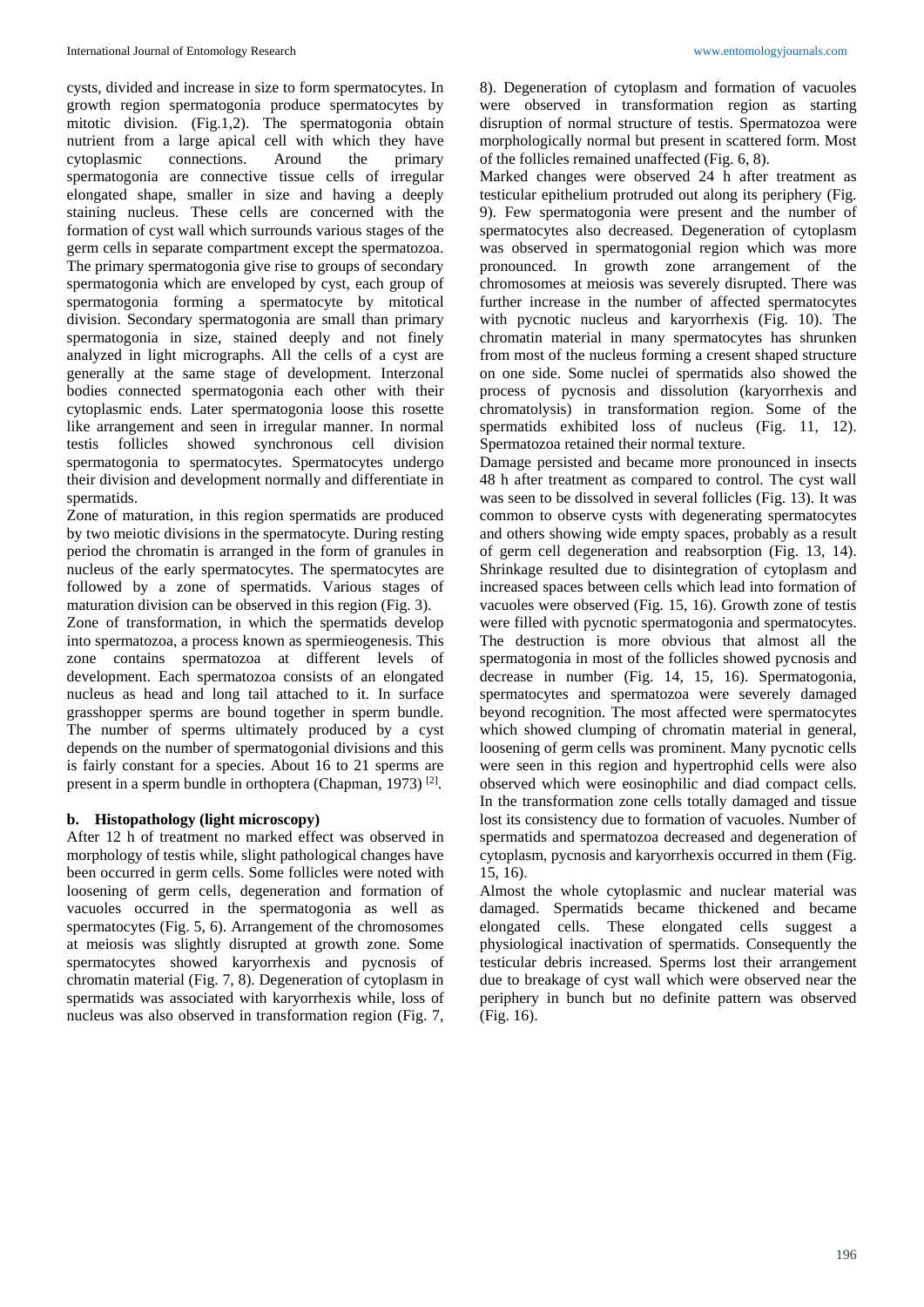

Fig 1: light micrograph of normal testis of C. trachypterus showing testicular follicle (tf) with successive zone of spermatogonia (sg), spermatocytes (sc) sipermatids developing sperms (dsp) and sperm bundles (spb). Haematoxylin-Eosin, 200X



Fig 2: light micrograph of normal testis of C. trachypterus showing testicular follicle with pro minent sperm bundles (spb). With developing sperms (dsp) and spermatozoa Haematoxylin-Eosin, 200X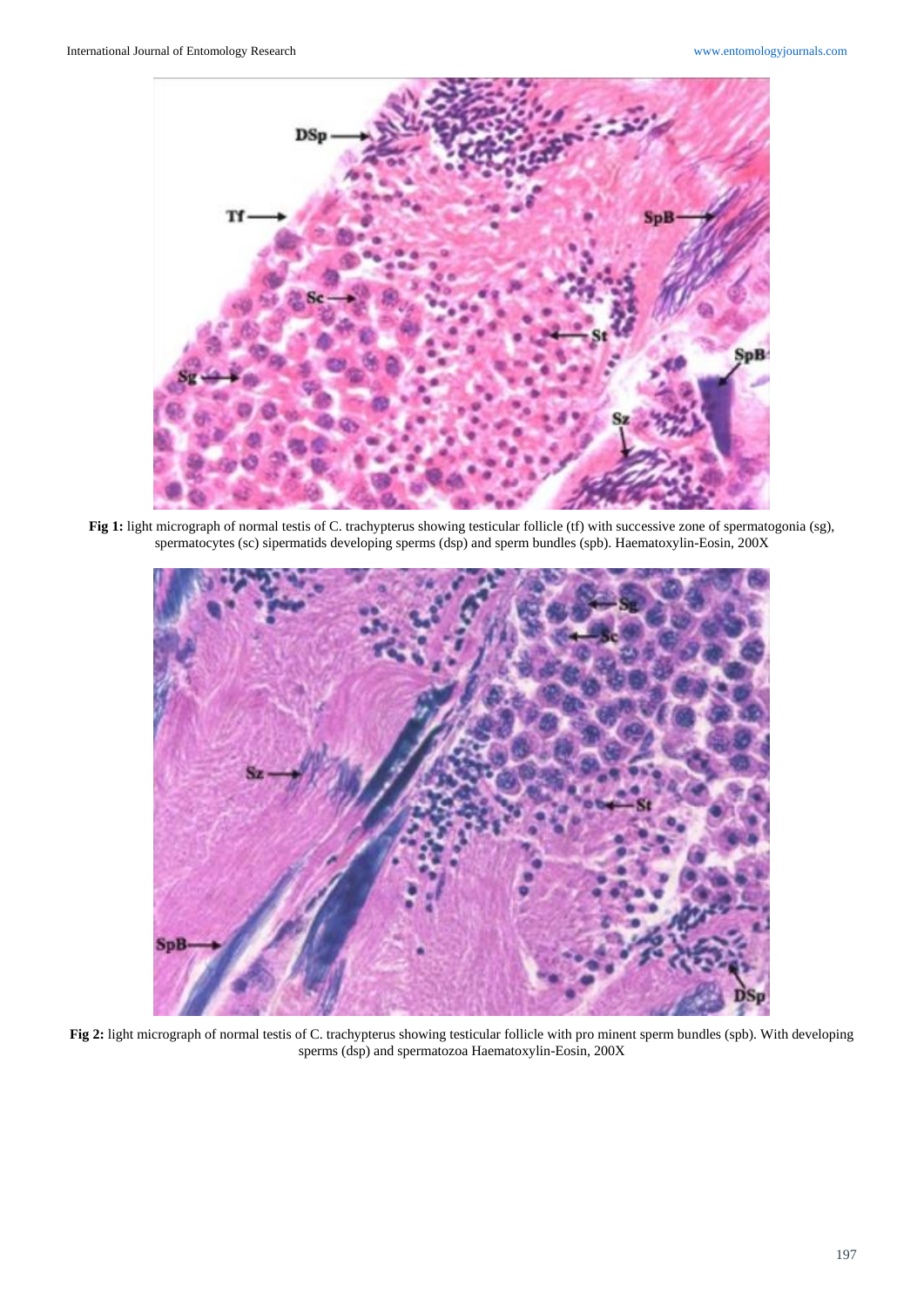

**Fig 3:** light micrograph of normal testis of C. trachypterus showing spermatogonia (sg) and spermatocytes (sc) at different satges of cell division. Haematoxylin-Eosin, 400X



**Fig 4:** light micrograph of normal testis of C. trachypterus showing spermatocytes (sc) at different satges of cell division, spermatids (st) and sperm bundle (spb), Haematoxylin-Eosin, 400X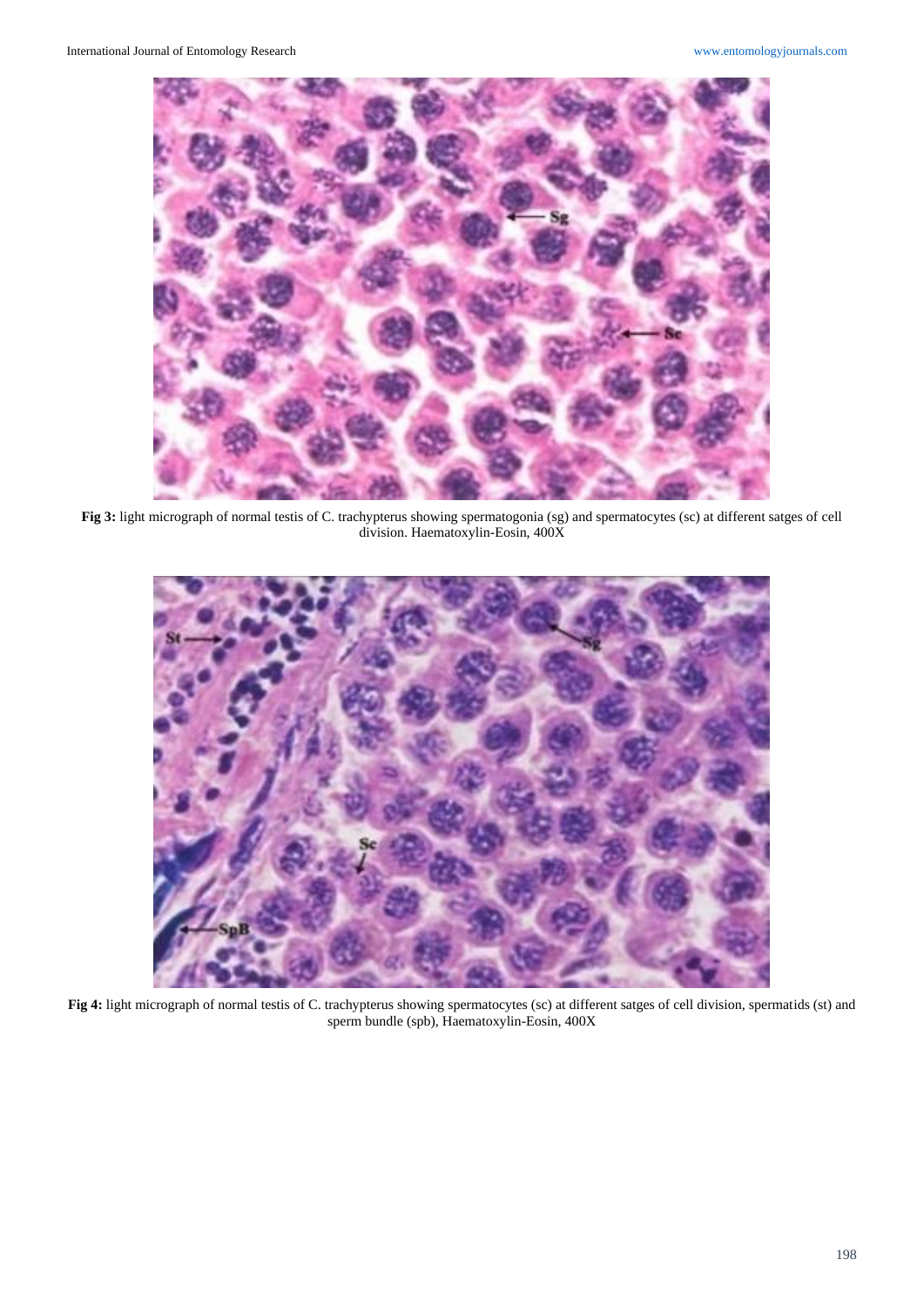

**Fig 5:** light micrograph of 12 h treated testis of C. trachypterus exhibiting slight degrneration (dg), karyorrhexis (kr) and loosening of germ cell. Haematoxylin-Eosin, 200X



Fig 6: light micrograph of 12 h treated testis of C. trachypterus exhibiting degrneration (dg), pycnosis (py) and scattered spermatozoa (sz). Haematoxylin-Eosin, 200X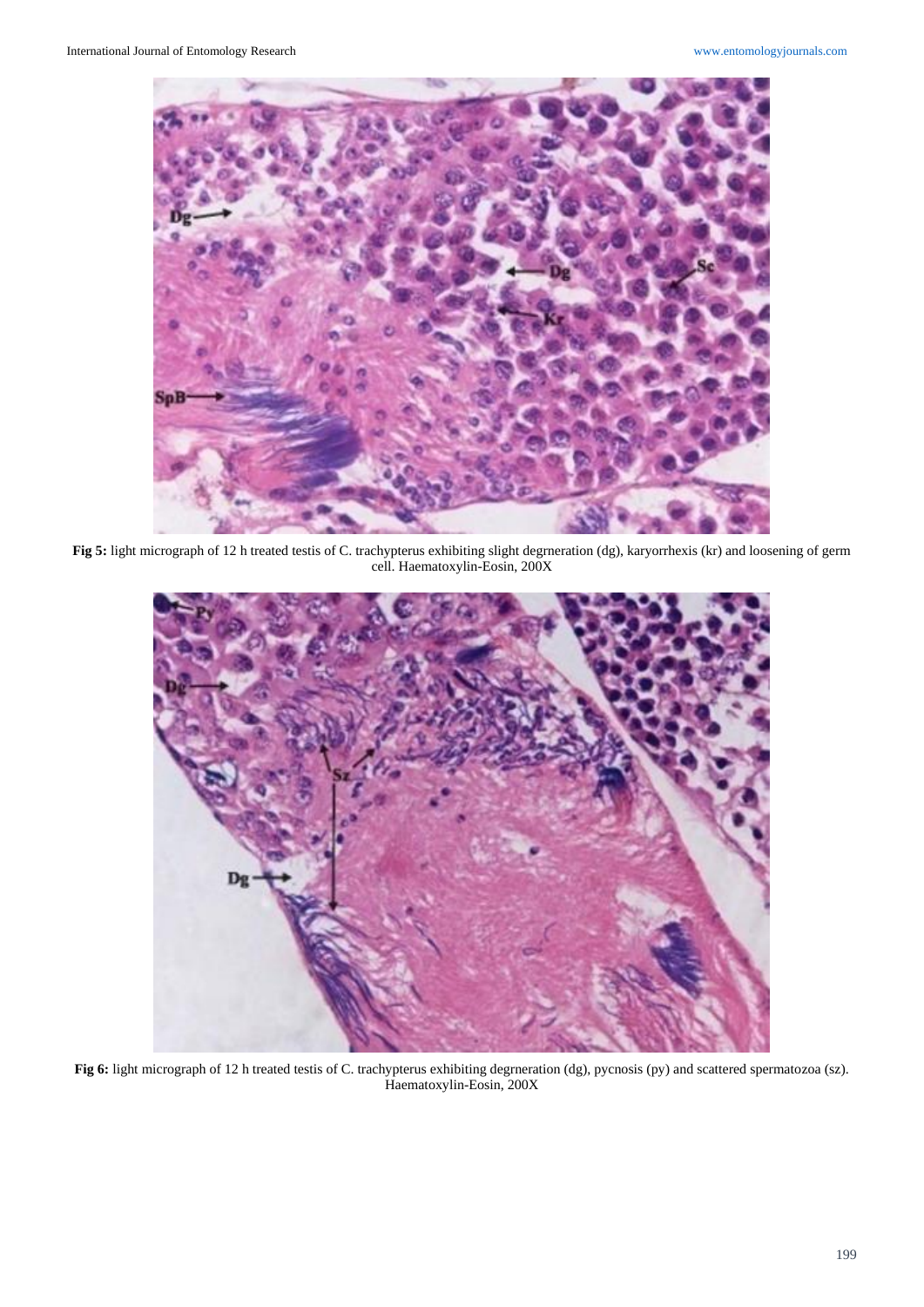

Fig 7: higher magnification of 12 h treated testis of C. trachypterus exhibiting degrneration (dg) of the spermatocytes with karyorrhexis (kr) and pycnosis (py). Haematoxylin-Eosin, 400X



Fig 8: higher magnification of 12 h treated testis of C. trachypterus showing loss of nucleus (<sup>†</sup>) karyorrhexis (kr) in spermatids (st). Haematoxylin-Eosin, 400X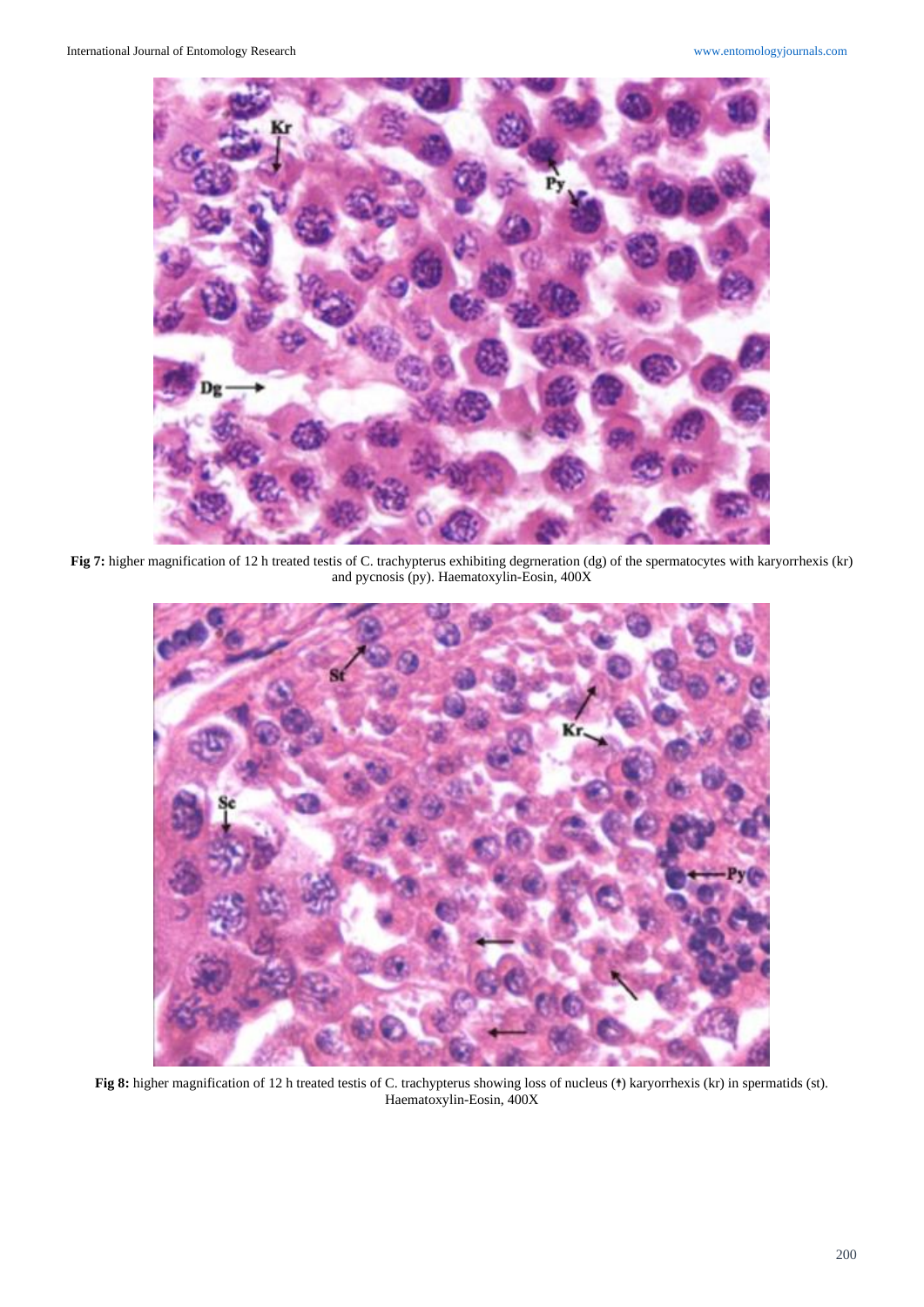

**Fig 9:** light micrograph of 24 h treated testis of C. trachypterus exhibiting karyorrhexis (kr) and protruding peritoneal membrance (pm). Haematoxylin-Eosin, 200X



**Fig 10:** light micrograph of 24 h treated testis of C. trachypterus exhibiting degrneration (dg) of connective tissue chromatolysis (Cr) and pycnosis (py) in spermatids (st). Haematoxylin-Eosin, 200X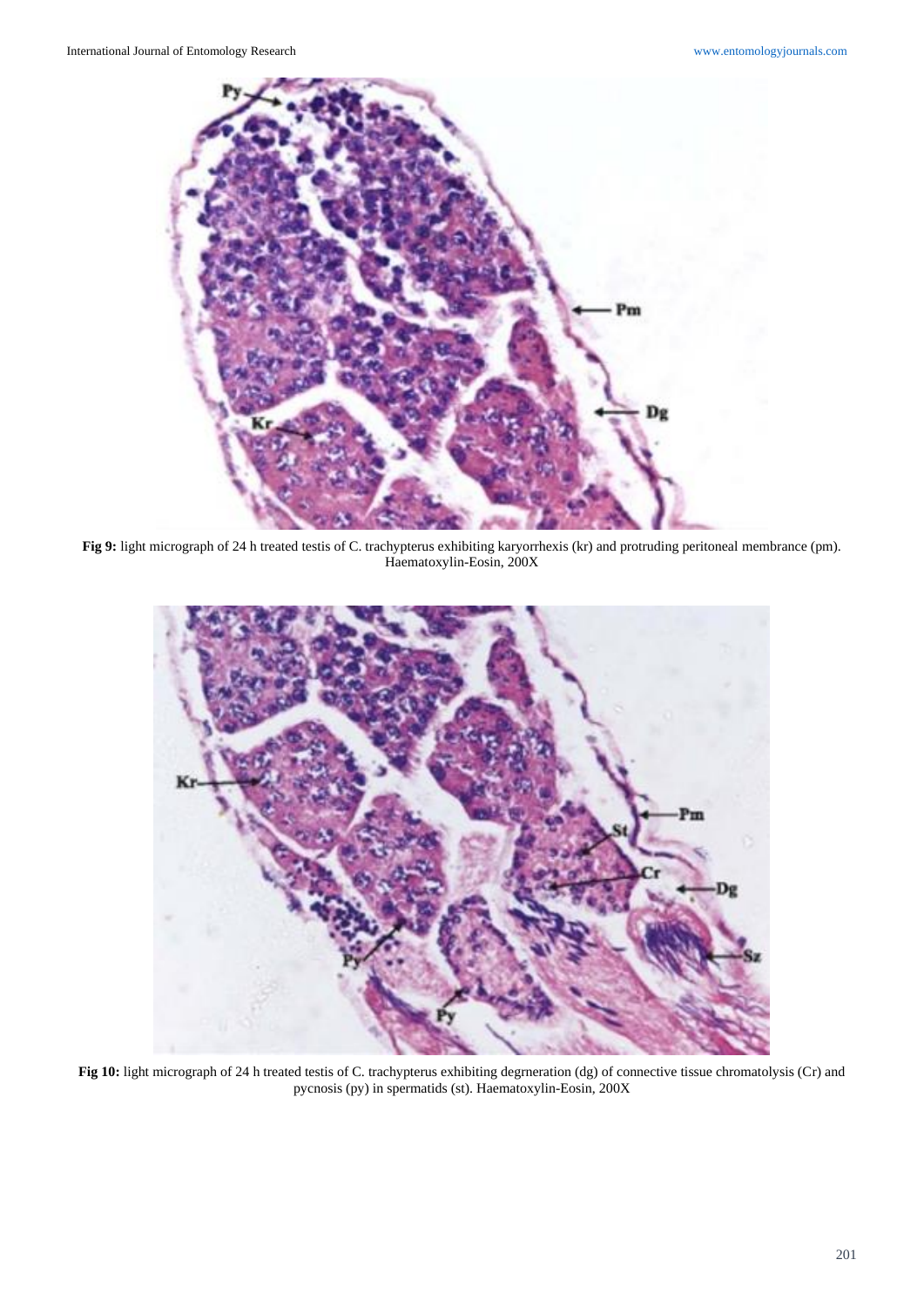

**Fig 11:** light micrograph of 24 h treated testis of C. trachypterus exhibiting karyorrhexis (kr) and pyscnosis (py) in germs cells. Haematoxylin-Eosin, 400X



**Fig 12:** higher magnification of 24 h treated testis of C. trachypterus exhibiting pycnosis (py), loss of nucleus ( $\uparrow$ ) and degeneration in spermatids (st). Haematoxylin-Eosin, 400X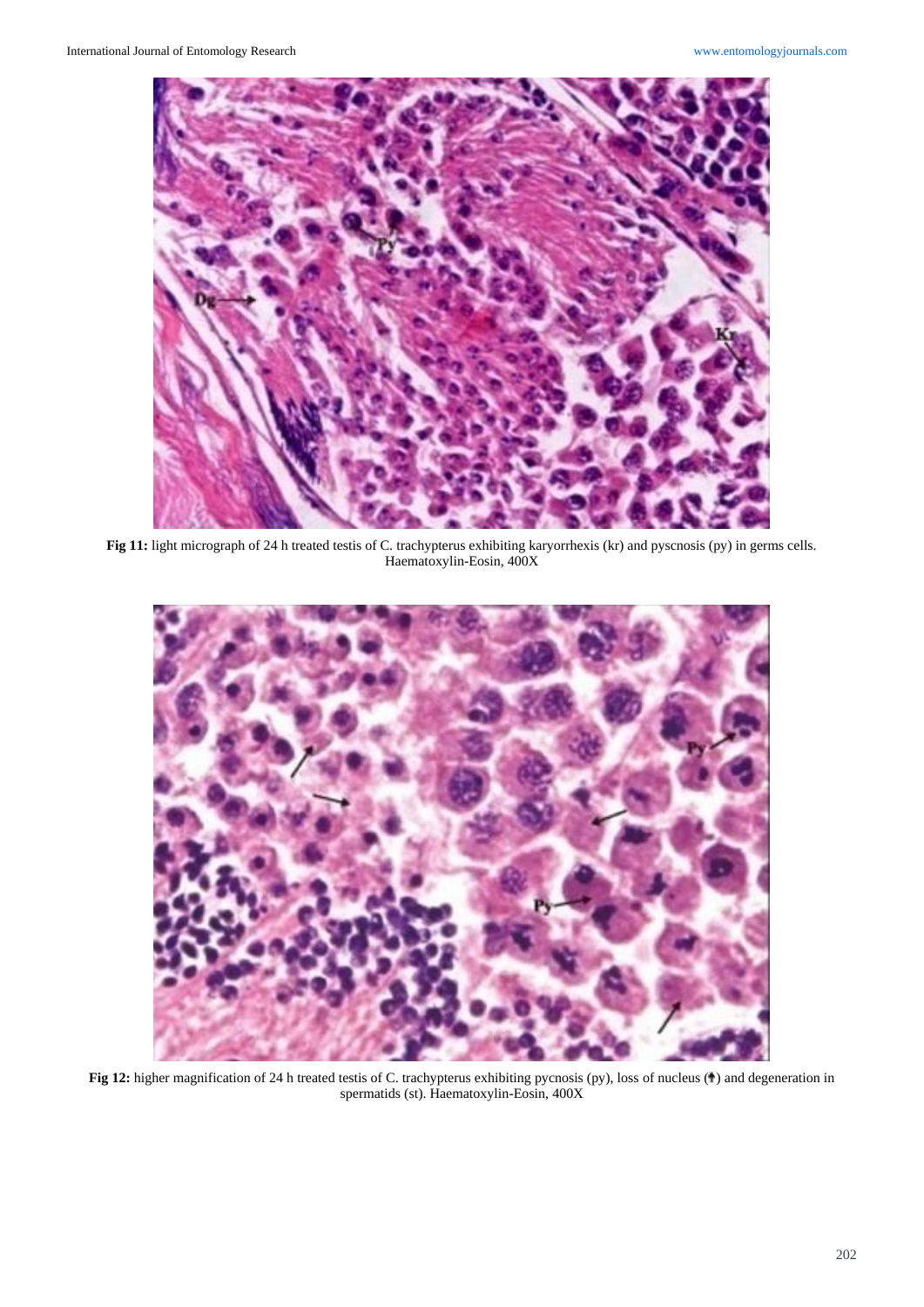

Fig 13: light micrograph of 48 h treated testis of C. trachypterus exhibiting degeneration (dg) karyorrhexis (kr) spermatogina (sg) and spermatocytes (sc) and vacuolization (v). Haematoxylin-Eosin, 200X



Fig 14: light micrograph of 48 h treated testis of C. trachypterus exhibiting vacuolization (v). and degeneration (dg) of connective tissue and germ cells. Haematoxylin-Eosin, 200X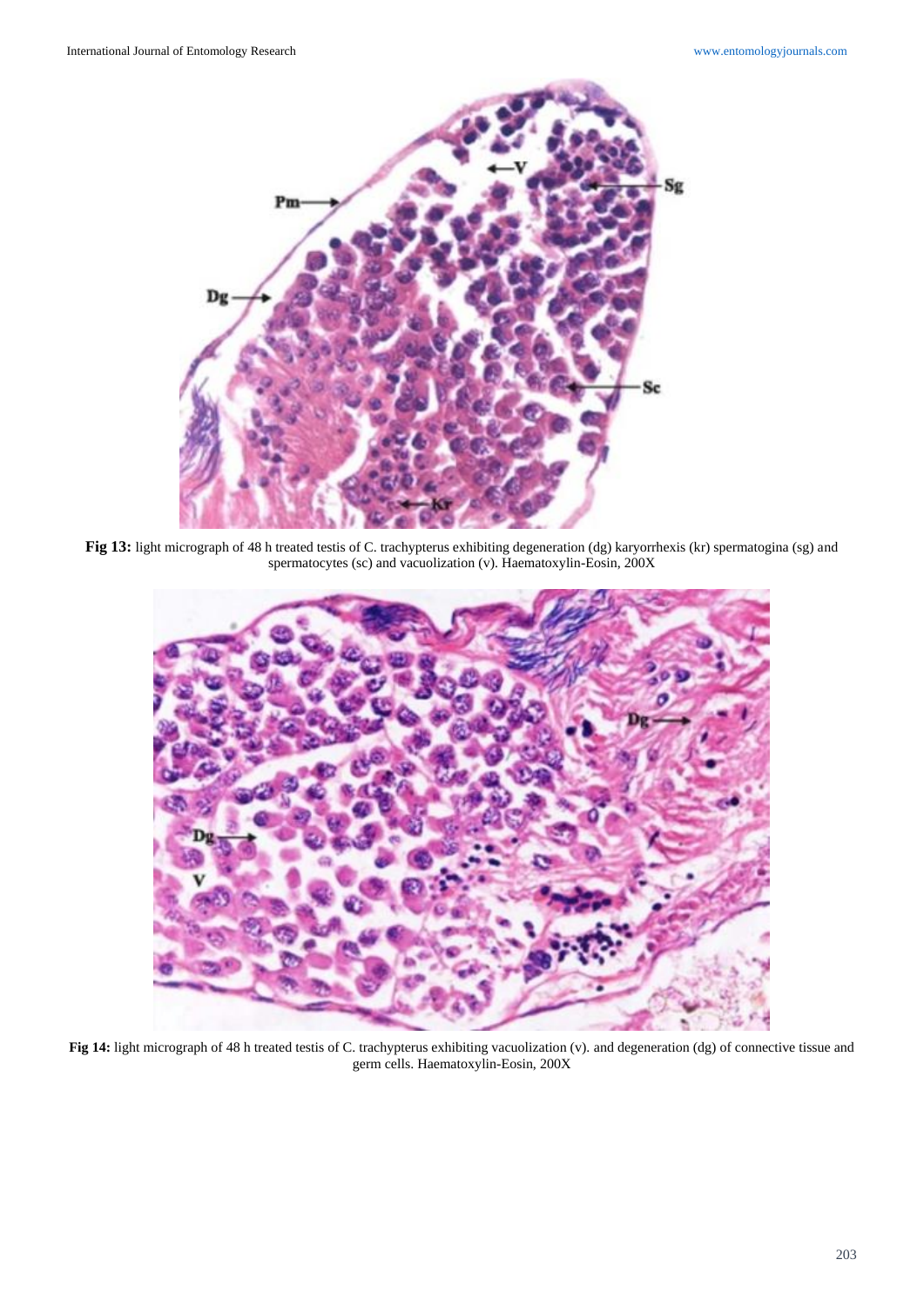

**Fig 15:** higher magnification of 48 h treated testis of C. trachypterus exhibiting karyorrhexis (kr) hypertrophid cells (Ht) and less number of spermatids (St) and spermaoza (Sz) and degeneration of connective tissue (dg). Haematoxylin-Eosin, 400X



Fig 16: light micrograph of 48 h treated testis of C. trachypterus exhibiting pycnotic nuclei (py) and vacuolization (v). degeneration (dg) of matrix and peritoneal membrane (pm). Haematoxylin-Eosin, 200X

# **4. Discussion**

A histological study of *C. trachyperus* revealed that testes are compact structure consisting successive order of testicular follicles with germ cells located in different zones of development. Similar patterns were observed in *Locusta migratoria* (Sheikher and Mittal, 1986) [19] , *Atractomorpha crenulata* (Muse, 2000 & 2002) [14, 15] , *Heteracris littoralis*  Ramb. (Ghajawi *et al*., 2007), *Schistocerca gregaria* and

*Poecilocerus pictus* (Martoja, 1964; Gupta & Rathore; 2006 <sup>[9]</sup>; Hussien *et al.*, 2008 and Reda *et al.*, 2010)<sup>[16]</sup>. Each of testicular follicles contains germ cells at various stages of development. Spermatogenesis is a sequential order of cell division through which spermatogonia produced spermatocytes which further give rise to spermatids. The spermatid transformed into sperm involving distinguished morphological reorganizations in the cells.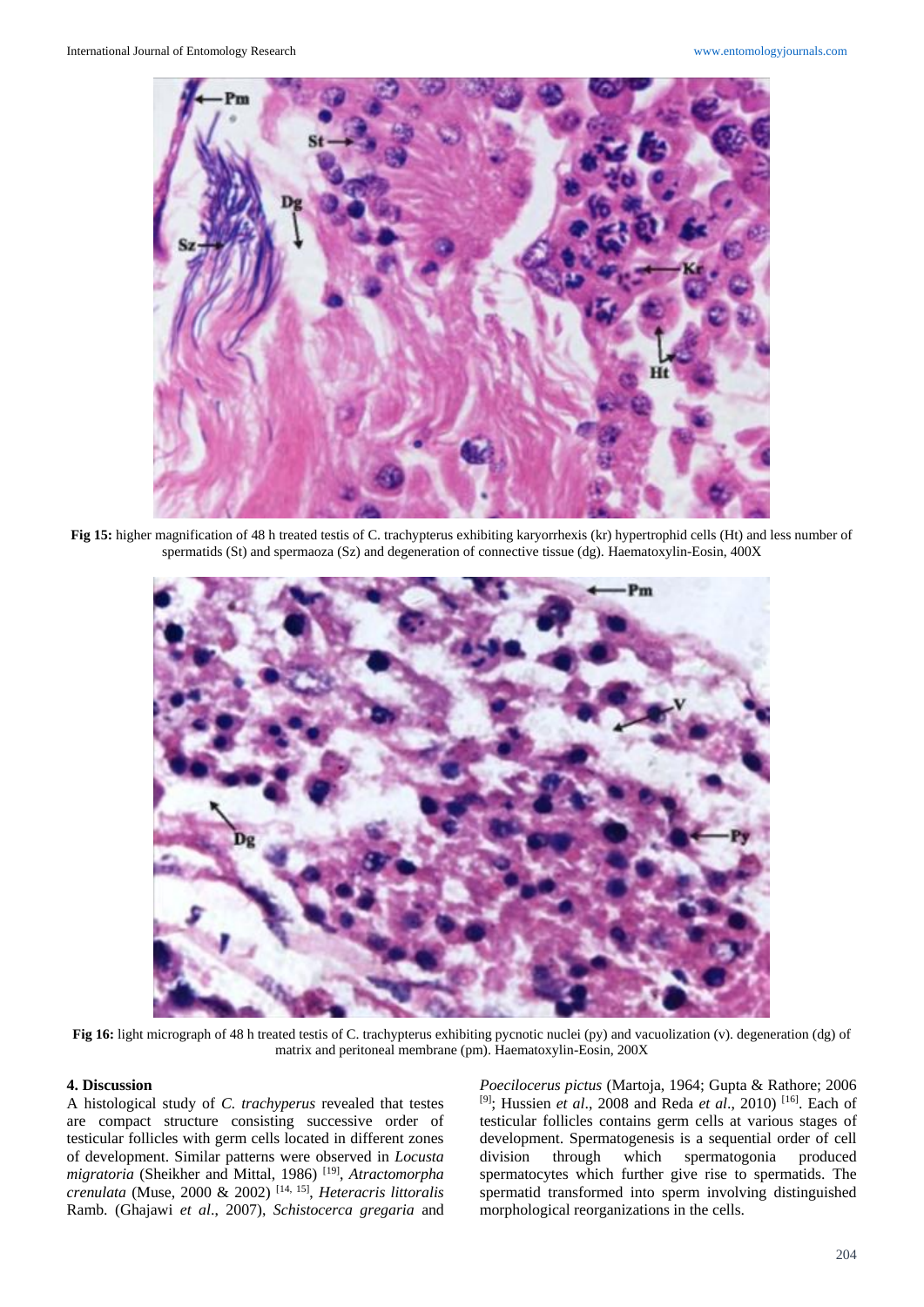Pathological changes appeared in degrading patterns of testes follicles after treatment with deltamethrin. Present observations are in agreement with Ahi (1988) <sup>[1]</sup>. who revealed that in males of *P. pictus*, differentiating germ cells showed pycnosis, which caused prominent damage in germ cells 16 days after treatment with sub lethal concentration of aldrin. Pycnotic spermatogonia and spermatocytes were also observed with endosulfan treatment (Janak, 1992)<sup>[11]</sup>. However, Singh (2002  $\&$  2003)<sup>[23, 24]</sup>. noted that there were no apparent morphological changes in testis of *Earias fabia* Stoll but testicular tissue showed remarkable degeneration in spermatid cysts and sperm bundles when treated with thiotepa. *H. littoralis* (Orthoptera) nymphs resulted with degenerated testis follicular cells, deformed spermatids and sperm bundles when treated with azadirachtin (Ghazawi *et al*., 2007) [6] . Testis follicular epithelium of *S. gregaria* totally disintegrated with treatment with sub lethal dose of anti-chitin compound (cascade), plant extract (*Oriza sativa,*  bran extract) and synthetic pyrethroids (Karate). Cyst formation inhibited around the spermatogonia at higher doses (Hussein *et al.*, 2008)<sup>[10]</sup>. 5<sup>th</sup> male nymphal instars of *S. gregaria* showed severe abnormalities in germ cells and seized spermatogenesis at various stages of growth after 1 day treatment with Lufox LC<sub>50</sub> (Reda et al., 2010)<sup>[16]</sup>. Deltamethrin induced cytological abnormalities in the male reproductive system of *Chrysomya megacephala* causing detachment and disruption of the epithelium of the testicular tissue. Number of spermatocytes, spermatogonia and spermatozoa were also reduced. Vacuolization in the various zones, necrosis and pycnosis in nucleus is also reported (Gupta and Amir, 2018)<sup>[17]</sup>. However, it should be pointed out that factors that regulate spermatogenesis are not well understood (Dumser, 1980)<sup>[4]</sup>. There is no strong evidence to indicate that hormones are generally involved (Engelmann, 1970)  $[5]$ , but in some moths, the moulting hormone could facilitate the process by increasing the permeability of the wall of the testis to some macromolecular factors (Wild and Loof, 1973)<sup>[27]</sup>. It seems that deltamethrin prevent the spermatogonia from cyst formation and therefore the spermatocytes failed to make normal division to complete spermiogenesis and showed aberration and degeneration.

#### **6. Conclusion**

Deltamethrin induced toxic affect on the male reproductive organ of *C. trachypterus* at sublethal dose (9.93 ppm)*.* It significantly caused deformation and degeneration of germ cells at various stages of growth and further blocked the normal process of spermieogenesis. Thus, deltamethrin at low concentration can be used to control population of *C. trachypterus* as effective tool in insect pest management strategy.

#### **7. Acknowledgement**

Authors wish to express sincere thanks to the University Grants Commission for providing financial assistance in the form of research fellowship during the course of the work.

#### **8. Refrerences**

- 1. Ahi J. Histopathological effects of aldrin on the gonads of adult Poecilocerus pictus (Fabr.) (Orthoptera: Acrididae). Journal of Environmental Biology. 1988; **9**:173-182.
- 2. Chapman RF. The insect structure and Function. The

English universities press LTD, 1973, 270.

- 3. Dong K. Insect sodium channels and insecticide resistance. Invertebrate. Neuroscience. 2007; 7:17-30.
- 4. Dumser JB. The regulation of spermatogenesis in insects. Annual Review of Entomology. 1980; 25:341- 369.
- 5. Engelmann F. The physiology of insect reproduction. Pergamon Press. Oxford, 1970.
- 6. Ghazawi AN, El-Shranoubi ED, El-Shazly MM, Abdel Rahman A. Effects of Azadirachtin on mortality and reproductive system of the grasshopper, Heteracris littoralis Ramb. (Orthoptera: Acrididae). Journal of Orthoptera Research. 2007; 16(1):57-65.
- 7. Gupta HCL. Insecticides: Toxicology and uses. Udaipur, Agrotech publishing academy, 1999, 92-99.
- 8. Gupta R, Amir M. Histopathogical effects on the male reproductive system of the oriental latrine fly, Chrysomya megacephala (Fabricius) (Diptera: Calliphoridae) induced by Deltamethrin. International Journal of Entomology Research. 2018; 3(1):25-30.
- 9. Gupta VS, Rathore CS. Effect of Annona seed extracts on the reproductive physiology of Poecilocerus pictus (Insecta). Proc. Nat. Acad. Sci., India. 2006; 76(B):30- 40.
- 10. Hussein MA, Hamouda LS, Bakr RFA, Hassan HA, Elsokary ZF. Effect of Cascade, Oryza sativa bran extract and Karate on fine structure of the ovary of Schistocerca gregaria. Egypt. Acad. J. Biol. Sci. 2008; 1(1):13-21.
- 11. Janak A. Necrosis induced by an organochlorine pesticide (endosulfan) in the gonads of orthopteran insect, Poecilocerus pictus (Fabr). Proc. Acad. Environ. Bio. 1992; 1:159-165.
- 12. Majumdar S, Amir M, Gupta R, Yasmeen S. Histopathological effect of deltamethrin on the midgut of American cockroach, Periplaneta americana (Linn.) (Dictyoptera: Blattidae), Journal of Entomology and Zoology Studies. 2016; 4(5):13-16.
- 13. Martoja R. Untype particulier d'appareil genital femelle chez les insects: les ovarioles adenomorphes du coleopteran, Steraspis speciosa. Bull. Soc. Zool. Fr. 1964; 89:614-41.
- 14. Muse WA. Developmental changes in male and female reproductive organs of the pyrgomorphid grashopper, Zonocerus variegates L. (Orthoptera; pyrgomorphidae) with the age of adults. Entomon. 2000; 25(1):15-20.
- 15. Muse WA. Morphology of the male reproductive system and the nature of secretions of the accessory glands and seminal vesicles of adult Atractomorpha crenulata Motschulsky (Orthoptera: Acrididae). Fornesic Entomol. 2002; 22, 249-259.
- 16. Reda FAB, Mona IM, Abd Elazeem MEG, Noura MM. Histopathological change in the testis of the desert locust Schistocerca gregaria (Forskal) induced by the IGR Consult and Lufox. Egypt. Acad. J. biolog. Sci. 2010; 1(1):23-28.
- 17. Gupta R, Amir M. Histopathogical effects on the male reproductive system of the oriental latrine fly, Chrysomya megacephala (Fabricius) (Diptera: Calliphoridae) induced by Deltamethrin. International Journal of Entomology Research. 2018; 3(1):25-30.
- 18. Rozilawati H, Lee HL, Mohd Masri S, Mohd Noor I, Rosman S. Field bioefficacy of deltamethrin residual spraying against dengue vectors. Trop Biomed. 2005;